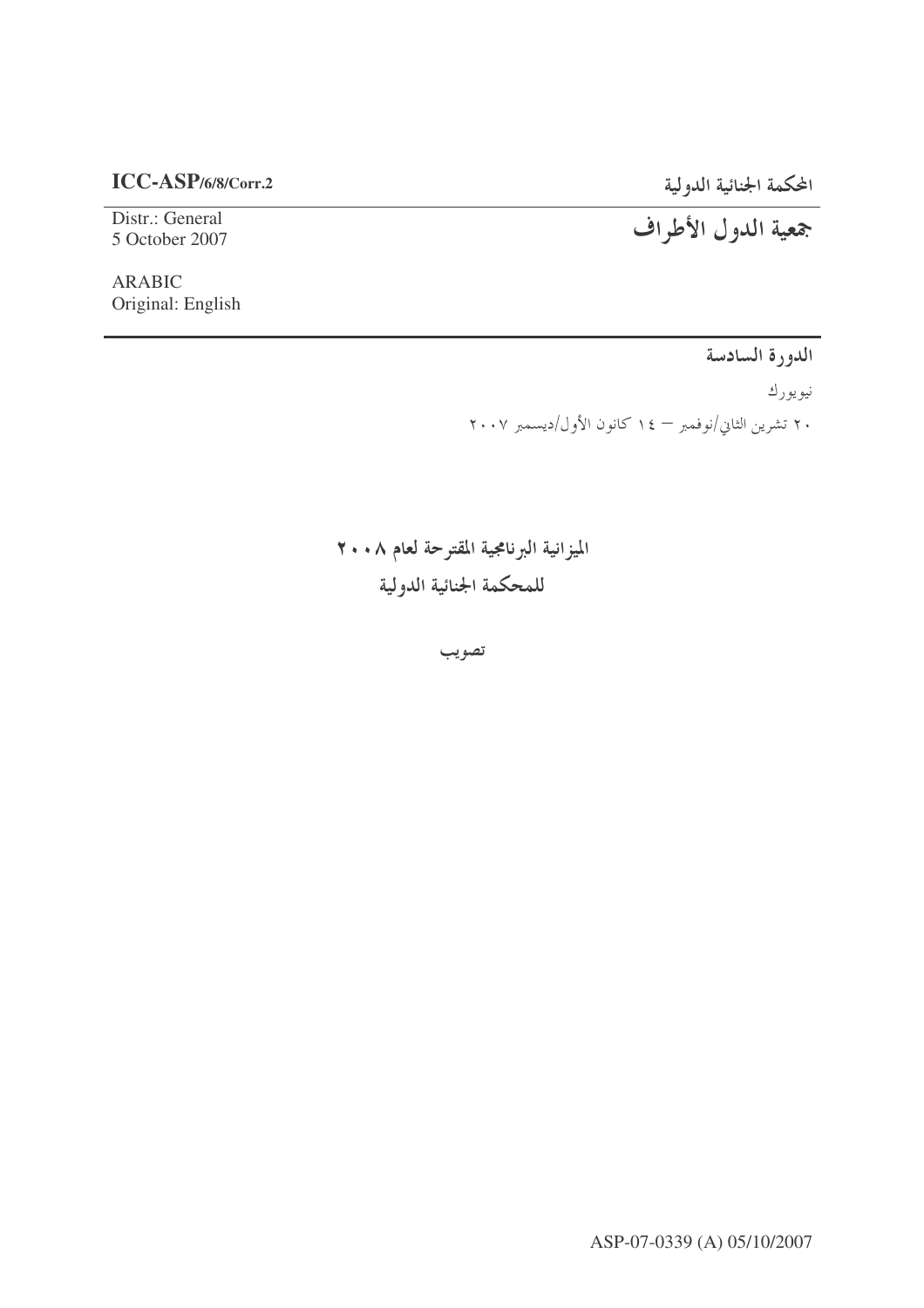1- الصفحة ٦٢

يستع*اض* عن الجدول ٣١ بالجدول التالي:

|                 | قلم المحكمة      | وكبل أمين<br>عاد | مساعد<br>امين عام | مد۔ ۲ | مد۔ ا | ف۔٥     | ف۔ ٤      | ف-۳            | ف-٢           | ف۔     | مجموع<br>موظفي<br>الفئة الفنية<br>فما فوقها | الخدمات<br>العامة<br>الرتبة<br>الرئيسية | الخدمات<br>العامة<br>الرتب<br>الأخرى | مجموع<br>موظفي<br>الخدمات<br>العلمة | مجموع<br><i>المو</i> ظفين |
|-----------------|------------------|------------------|-------------------|-------|-------|---------|-----------|----------------|---------------|--------|---------------------------------------------|-----------------------------------------|--------------------------------------|-------------------------------------|---------------------------|
| الوظائف         | الاساسية         |                  |                   |       |       | $\circ$ |           | ٣ź             | i ∗           |        | 90                                          |                                         | ۱۱۷                                  | $1 r_0$                             | rr.                       |
| الكالية         | المتصلة بالحالات |                  |                   |       |       |         | $\lambda$ | ٢٨             | ۲۱            | $\vee$ | 77                                          | $\rightarrow$                           | 91                                   | , , ,                               | 17 <sub>V</sub>           |
|                 | المجموع الفر عي  |                  |                   |       |       | ہ ا     |           | 7 <sub>r</sub> | ٤             |        | 171                                         | $\lambda$                               | $\mathsf{r} \cdot \mathsf{\Lambda}$  | $\overline{r\,r\,7}$                | $\overline{r_{AV}}$       |
| الوظائف الجديدة | الأساسية         |                  |                   |       |       |         |           |                |               |        |                                             |                                         |                                      | $\mathcal{O}$                       |                           |
|                 | المتصلة بالحالات |                  |                   |       |       |         |           | $\circ$        |               |        |                                             |                                         | $\wedge$                             | $\overline{\mathcal{A}}$            | ہ (                       |
|                 | المجموع الفرعى   |                  |                   |       |       |         |           |                | $\mathcal{O}$ |        |                                             |                                         | ا ۲                                  | $\overline{\mathfrak{f}^{\mu}}$     | مع ۲                      |
| الوظائف المعاد  | الأساسية         |                  |                   |       |       |         |           |                |               |        |                                             |                                         |                                      |                                     |                           |
| توزيعها/المعادة | المتصلة بالحالات |                  |                   |       |       |         |           |                |               |        |                                             | $\overline{\phantom{0}}$                |                                      | $\sim$                              | $\sim$                    |
|                 | المجموع الفرعي   |                  |                   |       |       |         |           |                |               |        |                                             | $\sim$                                  |                                      |                                     |                           |
|                 | المجموع          |                  |                   |       |       | $\circ$ | ۳۰        | ٦٨             | ٤٦            |        | $1\vee\uparrow$                             | $\Lambda$                               | ۲۲۱                                  | rrq                                 | 511                       |

الجدول ٣١ ـــــ البرنامج الرئيسي الثالث: الملاك المفترح من الموظفين لعام ٢٠٠٨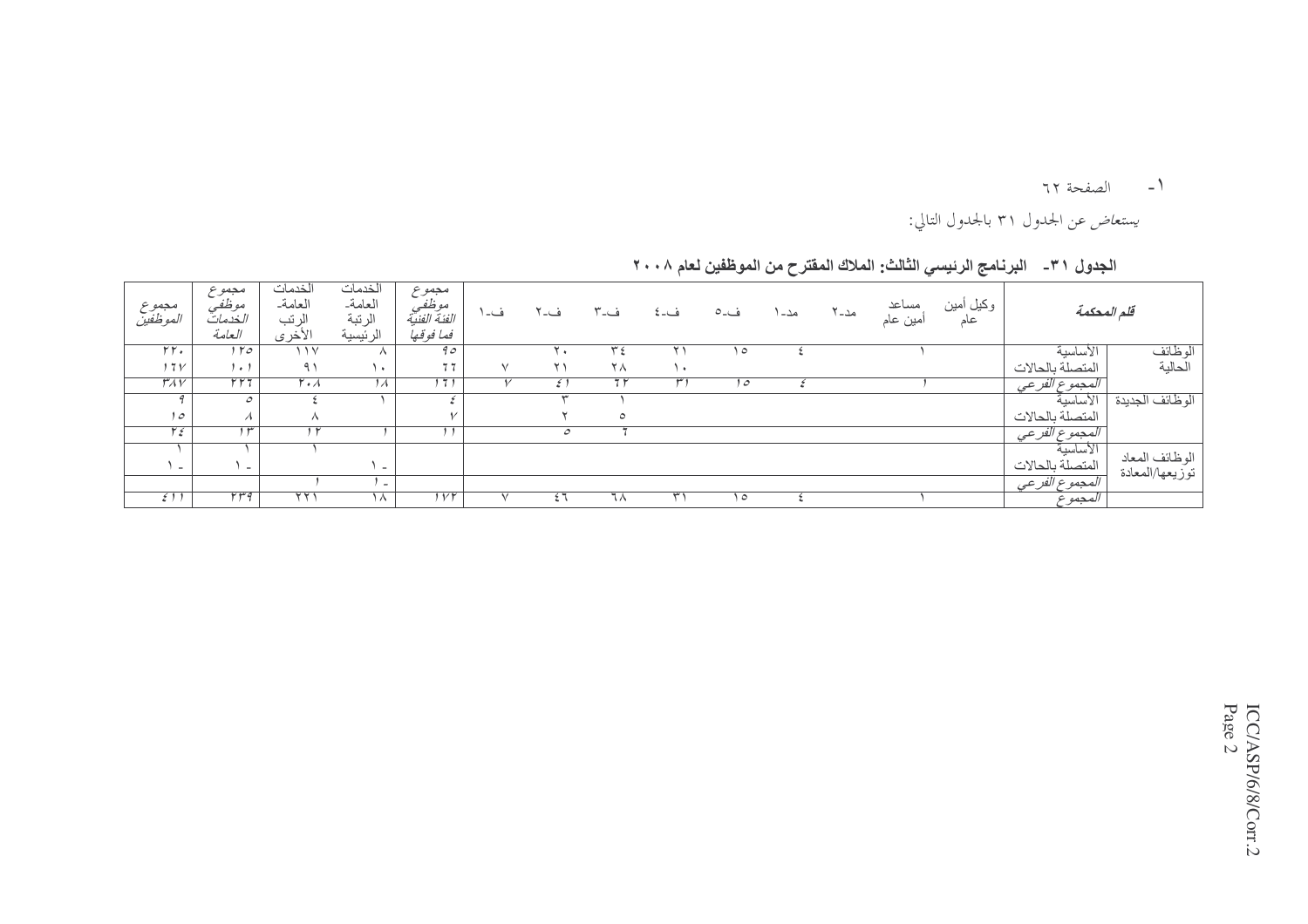يستع*اض* عن الجدول ٣٣ بالجدول التالي:

الجدول ٣٣\_ البرنامج ٣١٠٠: الملاك المفترح من الموظفين لعام ٢٠٠٨

| مجموع<br>الموظفين       | مجموع<br>موظفيً<br>الخدمات<br>العامة | الخدمات<br>العامة<br>الرتب<br>الأخرى | الخدمات<br>العامة<br>الرتبة<br>الرئيسية | مجموع<br>موظفي الفئة<br>الفنية<br>فما فوقها | ف- ۱ | ف-۲ | ف-۳       | ف۔ ځ | ف۔ ہ | مد۔ ا | مد۔ ۲ | مساعد<br>أمين عام | وكبل أمين<br>عام | مكتب المسكل      |                 |
|-------------------------|--------------------------------------|--------------------------------------|-----------------------------------------|---------------------------------------------|------|-----|-----------|------|------|-------|-------|-------------------|------------------|------------------|-----------------|
| . .                     | 5r                                   | ۳۹                                   | $\overline{\phantom{a}}$                | 1 A                                         |      |     | ٥         |      |      |       |       |                   |                  | الأساسية         | الوظائف         |
| $+ 7.$                  | 15                                   | ع ۱                                  |                                         |                                             |      |     |           |      |      |       |       |                   |                  | المتصلة بالحالات | الحالية         |
| 1/7                     | $\circ$ 7                            | $\circ r$                            | سە                                      | ۲.                                          |      |     |           |      |      |       |       |                   |                  | المجموع الفر عي  |                 |
|                         |                                      |                                      |                                         |                                             |      |     |           |      |      |       |       |                   |                  | الأساسية         | الوطائف الجديدة |
|                         |                                      |                                      |                                         |                                             |      |     |           |      |      |       |       |                   |                  | المتصلة بالحالات |                 |
|                         |                                      |                                      |                                         | $\mathcal{O}$                               |      |     |           |      |      |       |       |                   |                  | المجموع الفر عي  |                 |
| $\Lambda \, \mathsf{r}$ | $\circ \vee$                         | $\circ$ ź                            | ₩                                       | ٢٥                                          |      |     | $\bullet$ |      |      |       |       |                   |                  | المجموع          |                 |